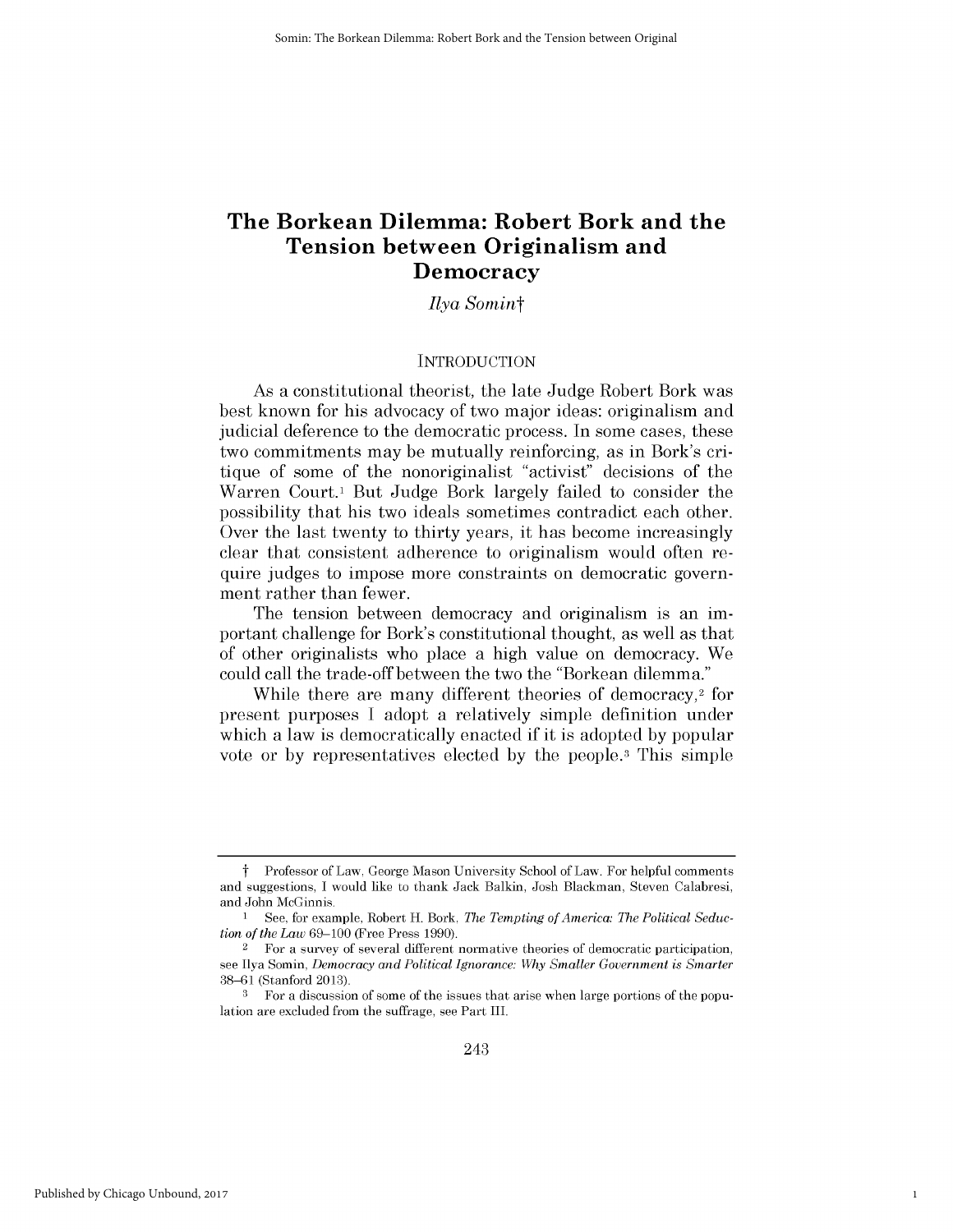# *The University of Chicago Law Review Dialogue* 244 [80:243

definition seems to also be the one that Judge Bork implicitly relied on in his writings.4

Part **I** of this Essay briefly outlines Bork's well-known commitments to both originalism and judicial deference to the democratic process. Part II *discusses his* failure to resolve the potential contradiction between the two. In Part III, I explain why the tension between originalism and deference has become an increasingly serious problem for originalists and briefly consider some possible ways to resolve, or at least minimize, the contradiction. Some of these theories have potential, especially the idea that many types of judicial review might actually promote rather than undermine popular control of government. Ultimately, however, none of them comes close to fully resolving the conflict between originalism and democracy. The consistent originalist will likely have to accept substantial constraints on democracy. The consistent adherent of deference to the democratic process will have to reject judicial enforcement of major parts of the original meaning of the Constitution.

#### **I.** ROBERT BORK'S Two GREAT **COMMITMENTS**

Throughout his writings on constitutional theory, Judge Bork emphasized the imperatives of originalism and judicial respect for the democratic process. In his early work on constitutional law he defended the initially dominant original-intent variant of originalism, which looked to the intentions of the framers and ratifiers of the Constitution. In a well-known 1984 lecture, "Tradition and Morality in Constitutional Law," he stated that "the framers' intentions with respect to freedoms are the sole legitimate premise from which constitutional analysis may proceed."5 Like most other originalists, Bork later endorsed the original meaning variant of the theory.6 In his influential **1990**

<sup>4</sup>**See,** for example, Bork, *Tempting of America* at **17** (cited in note **1)** (referring to legislation as "the democratic outcome").

**<sup>5</sup>**Robert H. Bork, *Tradition and Morality in Constitutional Law,* in Robert H. Bork, *A Time to Speak: Selected Writing and Arguments* **397,** 403 **(ISI** Books **2008)** (originally published 1984).

**<sup>6</sup>**On the displacement of original intent **by** original meaning as the dominant school of originalism, see, for example, Randy **E.** Barnett, *An Originalism for Nonoriginalists,* 45 Loyola L Rev **611, 620-29 (1999).** See also Ilya Somin, *Originalism and Political Ignorance,* **97** Minn L Rev **625, 625-27** (2012) (citing numerous prominent scholars and jurists who have endorsed original meaning); James **E.** Ryan, *Laying Claim to the Constitution: The Promise of New Textualism,* **97** Va L Rev **1523,** 1524-26 (2011) (describing original meaning-which he refers to as "new textualism"-as the newly dominant school of constitutional theory).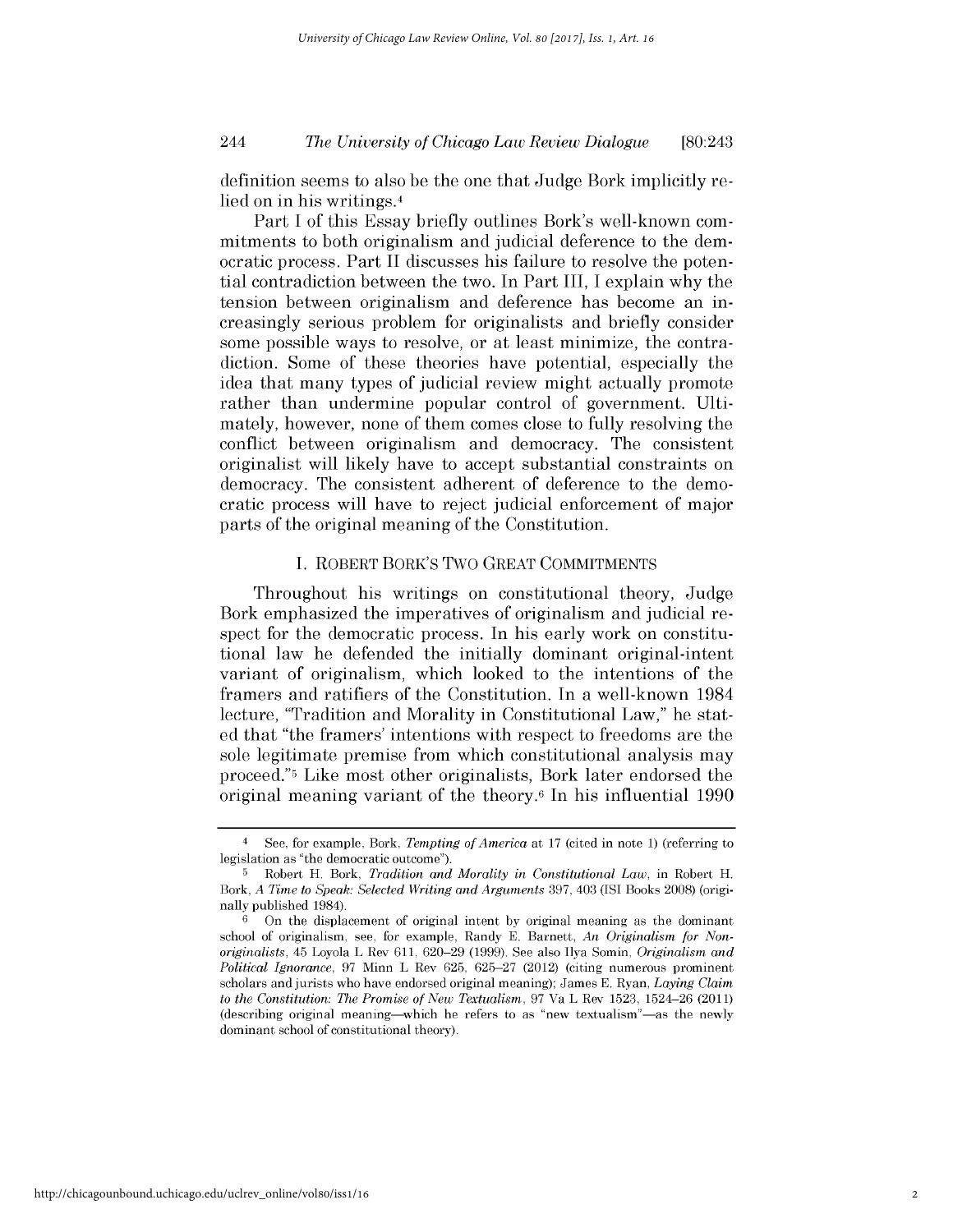book, *The Tempting of America,* he emphasized that originalists should not "search **...** for a subjective intention," but rather for "what the public of that time would have understood the words to mean."7 But he always insisted that originalism was superior to any variant of living-constitution theory.8

At the same time, Bork also consistently emphasized the need for judicial deference to democracy. In *The Tempting of America,* he argued that "in wide areas of life majorities are entitled to rule, **if** they wish, simply because they are majorities."9 Earlier, he chastised living-constitution theorists for their "fundamental antipathy to democracy."10 One of his last books, *Coercing Virtue: The Worldwide Rule of Judges, is devoted to criti*cizing what he called "the gradual replacement of democracy **by** judicial rule" in the United States and other liberal democracies.11 In his view, increasing judicial power is a threat to "[t]he fundamental freedom recognized in democracies[,] the right of the people to govern themselves." 12

In Bork's many extensive and insightful works on constitutional theory, it is difficult to find indications that he saw much tension between his commitment to originalism and his **com**mitment to democracy. To the contrary, he seems to have regarded the two as mutually reinforcing. In *Tradition and Morality in Constitutional Law,* Bork wrote that "[t]he original Constitution was devoted primarily to the mechanisms of democratic choice. Constitutional scholarship today is dominated **by** the creation of arguments that will encourage judges to thwart democratic choice."13

Judge Bork **did** indicate some awareness of trade-offs between originalism and democracy when he wrote in **1971** that the "Madisonian model" established **by** the Constitution assumes that "[t]here are some things a majority should not do to

**<sup>7</sup>** Bork, *The Tempting of America at* 144 (cited in note **1).** In this book, Bork suggested that his earlier writings defending original intent were in reality just a "shorthand formulation" for original meaning. **Id.**

**<sup>8</sup>**See, for example, id at 161-240; Bork, *Tradition and Morality* at 400-02 (cited in note **5).** See also Robert H. Bork, *The Impossibility of Finding Welfare Rights in the Constitution,* **1979** Wash **UL Q 695.**

**<sup>9</sup>** Bork, *The Tempting of America* at **139** (cited in note **1).**

**<sup>10</sup>***Bork, Tradition and Morality* at 402 (cited in note **5).**

**<sup>11</sup>** Robert H. Bork, *Coercing Virtue: The Worldwide Rule of Judges 11* **(AEI 2003).**

<sup>12</sup>**Id** at 11-12. For my review of this book, see Ilya Somin, Book Review, *Democracy & Judicial Review Revisited: The New Old Critique of Judicial Power,* **7** Green Bag **2d 287 (2004).**

**<sup>13</sup>**Bork, *Tradition and Morality* at 402 (cited in note **5).**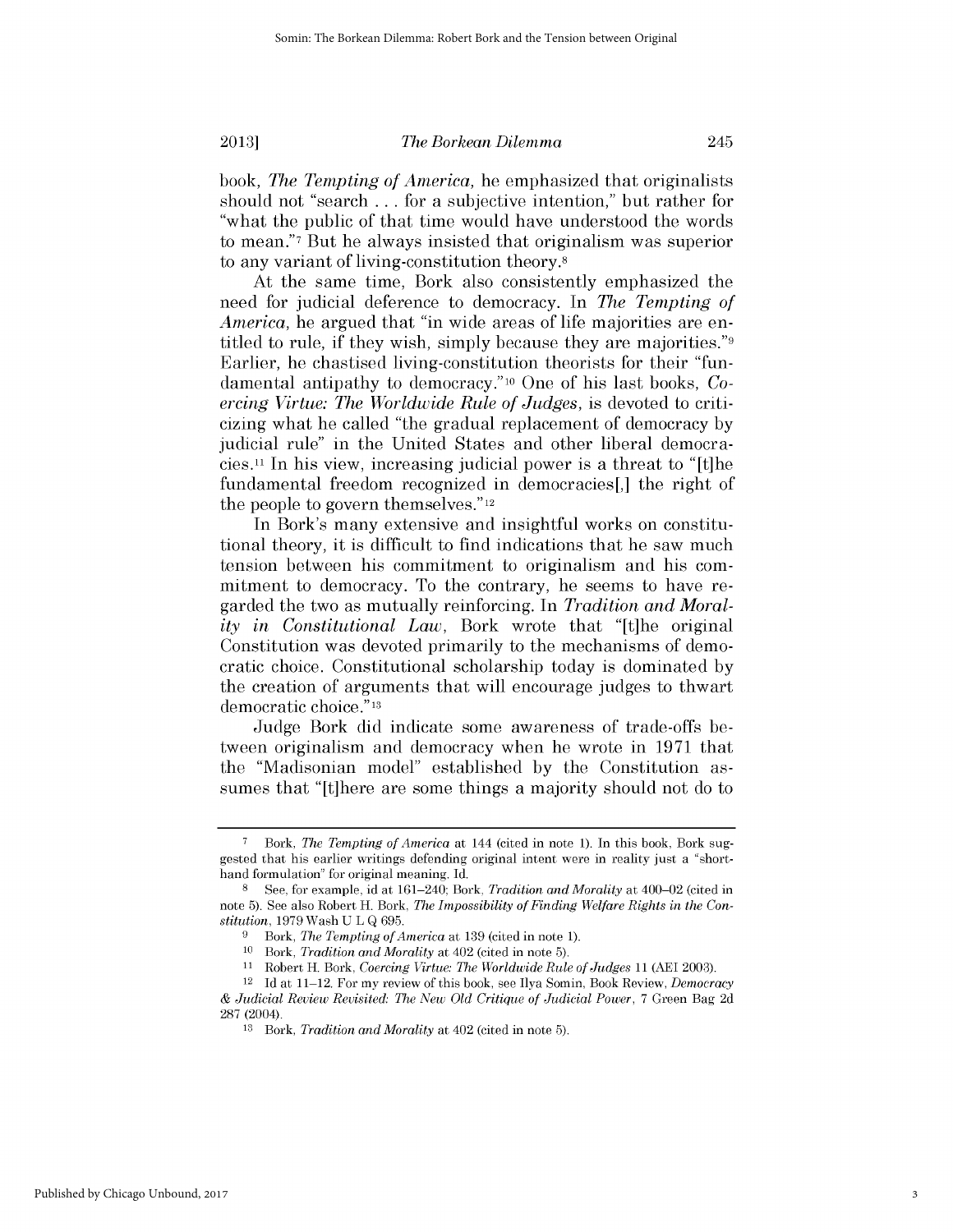# *The University of Chicago Law Review Dialogue* 246 [80:243

us no matter how democratically it decides to do them." 14 But he **did** not generalize this insight, perhaps because he also believed that "[t]he makers of our Constitution **...** provided wide powers to representative assemblies and ruled only a few subjects off limits **by** the Constitution."15 There need be no major conflict between democracy and originalism **if** the original meaning of the Constitution mostly empowers majorities to do as they wish.

But such a tension *can* arise **if** the original meaning was in fact designed to severely constrain the power of political majorities. The Framers of the Constitution would have been surprised at Bork's assertion that their handiwork was "devoted primarily to the mechanisms of democratic choice."16 In reality, most of them were very suspicious of democracy, which they sought to constrain in numerous ways. They perceived democracy as dominated **by** often-ignorant and easily misled voters, and as a threat to individual rights, especially the right to private property. 17 The framers of the Reconstruction Amendments were, in some ways, even *more* suspicious of democracy than those of the original Constitution. They sought to impose a wide range of new constraints on political majorities at the state level, influenced **by** the experience of majoritarian oppression of African Americans, abolitionists, and others in the pre-Civil War period.<sup>18</sup>

#### **II. THE CONFLICT BETWEEN** DEMOCRACY **AND ORIGINALISM**

Judge Bork recognized that the Constitution was not a completely democratic document, since it protects "some areas of life in which the individual must be free of majority rule."19 Recent scholarship, however, has shown that the original meaning often places much tighter constraints on democracy than Bork envisioned. For example, Bork doubted that the incorporation of the Bill of Rights against the states was consistent with original

<sup>14</sup> Robert H. Bork, *Neutral Principles and Some First Amendment Problems, 47* Ind L **J 1, 3 (1971).**

**<sup>15</sup>**Bork, *Tradition and Morality* at 402 (cited in note **5).**

**<sup>16</sup> Id.**

**<sup>17</sup>**On the Framers' fears that democracy would threaten property rights, see, for example, Jennifer Nedelsky, *Private Property and the Limits of American Constitutionalism: The Madisonian Framework and Its Legacy* **5** (Chicago **1990).**

**<sup>18</sup>**For an extensive discussion of the anti-majoritarian origins of the Reconstruction Amendments, see Akhil Reed Amar, *The Bill of Rights: Creation and Reconstruction 138-* **62** (Yale **1998).**

**<sup>19</sup>**Bork, *The Tempting of America* at **139** (cited in note **1).**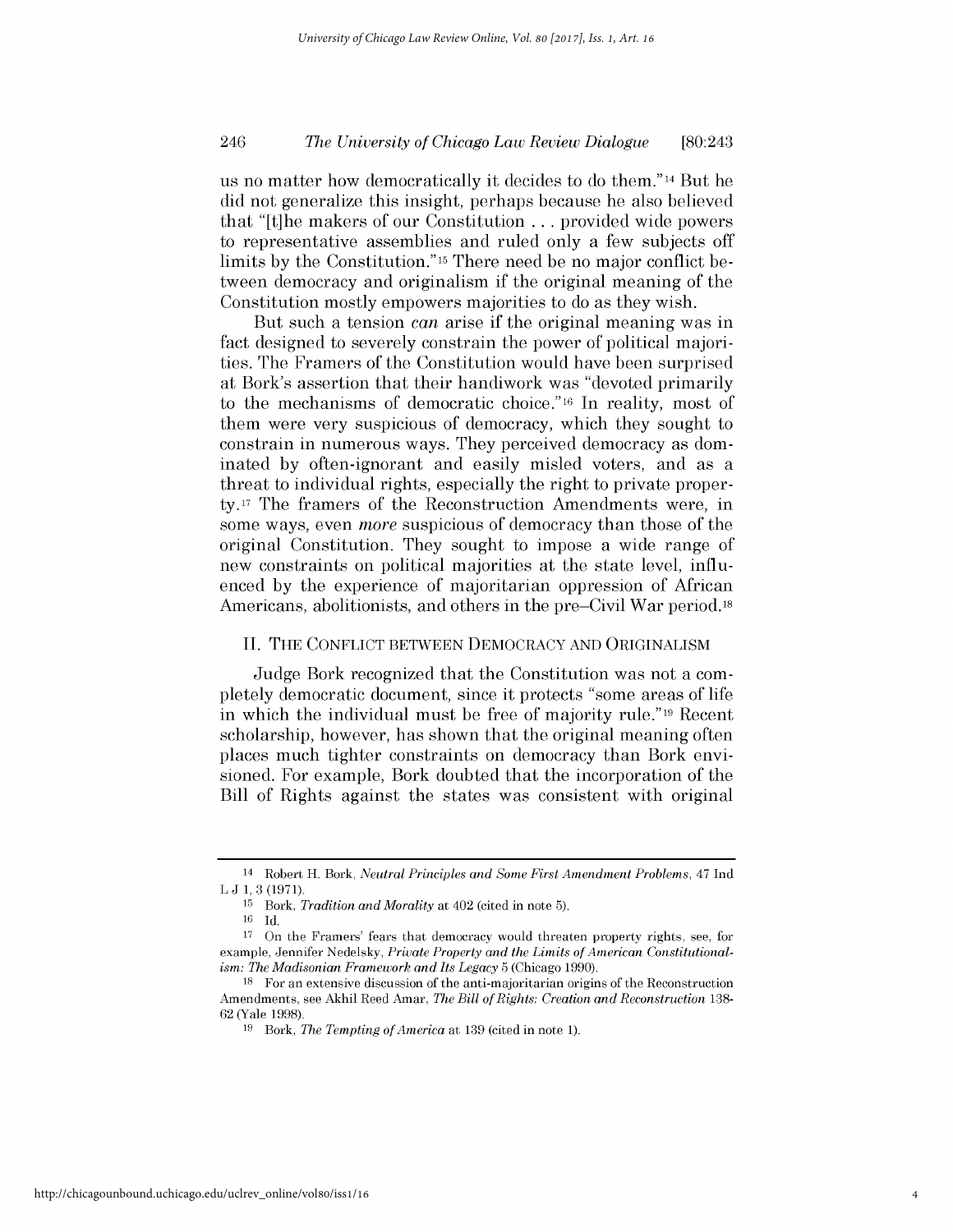*The Borkean Dilemma*

meaning. 20 But evidence amassed **by** scholars such as **Akhil** Reed Amar and Michael Kent Curtis strongly suggests that it was.<sup>21</sup> In Bork's words, incorporation of the Bill of Rights "enormously expanded the [Supreme] Court's power" to curb majorities at the state level.22 **If** incorporation is required **by** the original meaning, it greatly exacerbates the tension between originalism and democracy.

Similarly, Bork denounced both *Lochner-era* and modern "substantive due process" as the epitome of judicial activism. <sup>23</sup> But there is in fact extensive evidence that the original meaning of the Fourteenth Amendment protected a wide range of substantive, unenumerated individual rights, including economic liberties.24 There is even a possible originalist defense for the Court's decision using the Due Process Clause of the Fourteenth Amendment as a rationale for *Roe v Wade*,<sup>25</sup> the ultimate *bête noir* of Bork and many other conservative originalists.<sup>26</sup>

In one of his most famous articles, Bork argued that the original meaning of the First Amendment **did** not protect nonpolitical speech or symbolic expressive conduct that does not qualify as speech in the narrow sense of the term.<sup>27</sup> But, as Eugene Volokh has effectively demonstrated, the historical evidence strongly suggests otherwise.28

Bork himself believed that the original meaning significant**ly** constrained democracy in another important way: **by** setting tight restrictions on the scope of congressional power. He criticized *Wickard u Filburn29* and other New Deal decisions broadly

**2013]**

**<sup>28</sup>**See generally Eugene Volokh, *Symbolic Expression and the Original Meaning of the First Amendment,* **97** Georgetown L **J 1057 (2009).**

**29 317 US 111** (1942).

<sup>20</sup>**See** id at **93-95.**

<sup>21</sup> See Amar, *The Bill of Rights* at **163-80** (cited in note **18);** Michael Kent Curtis, *No State Shall Abridge: The Fourteenth Amendment and the Bill of Rights* **92-130** (Duke **1986).**

<sup>22</sup> Bork, *The Tempting of America* at 94 (cited in note **1).**

**<sup>23</sup>**See id at 36-49, **95-100, 110-28.**

<sup>24</sup> For extensive discussions of the evidence, see, for example, Bernard H. Siegan, *Economic Liberties and the Constitution* 24-60 (Chicago **1980);** David **E.** Bernstein, *Rehabilitating Lochner: Defending Individual Rights against Progressive Reform 8-11* (Chicago 2011); Timothy Sandefur, *The Right to Earn a Living: Economic Freedom and the Law* **83-88, 90-96** (Cato 2010). **25 410 US 113 (1973).**

**<sup>26</sup>**See Jack M. Balkin, *Abortion and Original Meaning,* 24 Const Commen **291, 311-19 (2007). 27 See** Bork, 47 Ind L **J** at 20 (cited in note 14). See also Robert H. Bork, *Slouching*

*towards Gomorrah: Modern Liberalism and American Decline* **100-01** (ReganBooks **1996)** (reiterating the view that the First Amendment does not protect "expressive" conduct).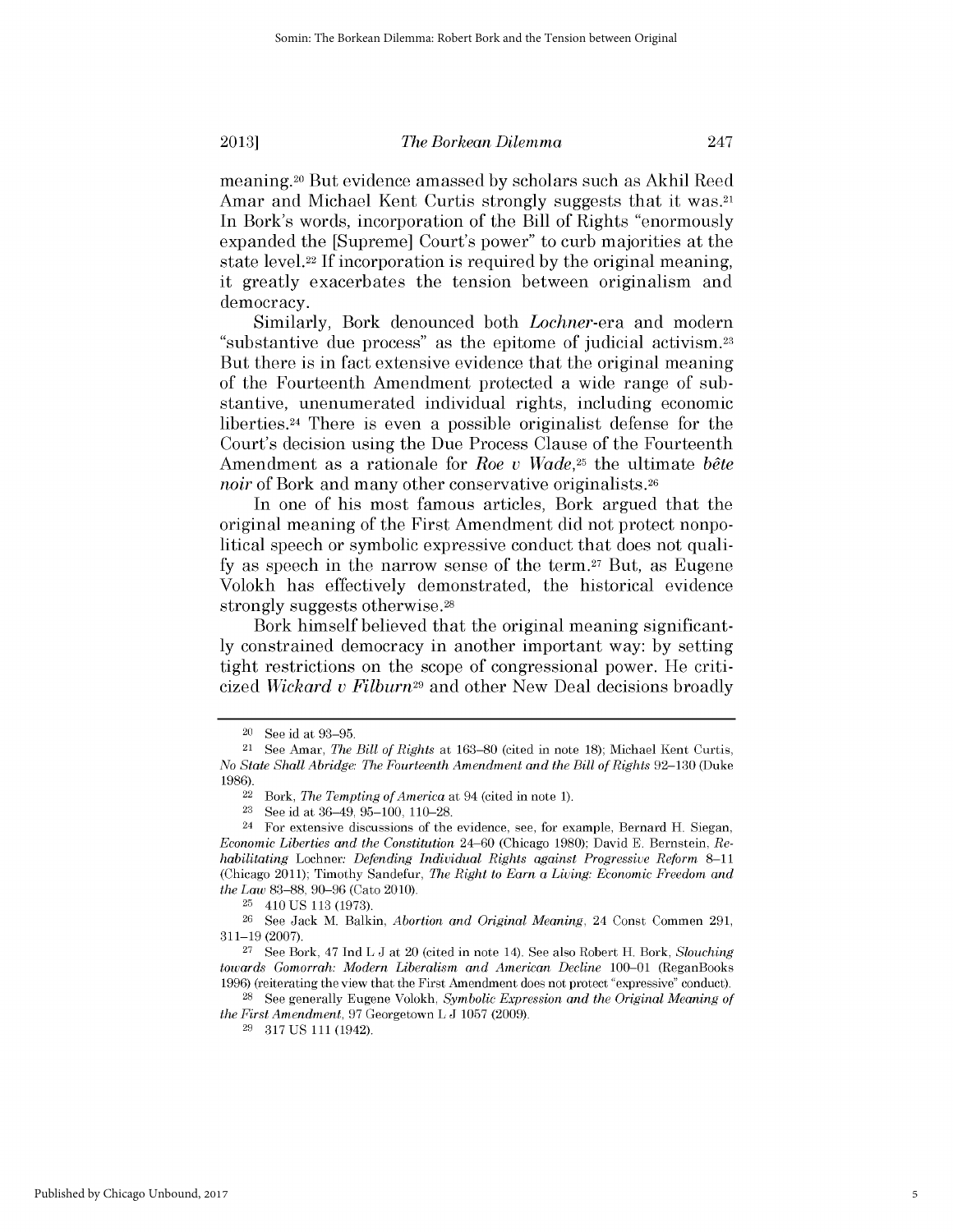# *The University of Chicago Law Review Dialogue* 248 [80:243

interpreting Congress's powers under the Commerce Clause as "a manifestation of judicial activism" at odds with originalism.30 Some other originalists agree.<sup>31</sup>

In a 2002 article coauthored with Daniel Troy, Bork wrote that judicial enforcement of the original meaning of Congress's powers under the Commerce Clause "would require overturning the New Deal, the Great Society, and almost all of the vast network of federal legislation and regulation put in place in the last two-thirds of the twentieth century."32 Bork and Troy recognized that it would be unwise and politically impossible for the judiciary to actually attempt to do this.33 As they put it, "the reality **is** that the New Deal is not going to be undone, certainly not **by** the stroke of a judicial pen."34 But they nonetheless urged the Court to at least partially enforce the original meaning, and thereby strike down some types of federal legislation in several fields, including criminal law, transportation, and environmental law.35 To the extent that Bork and Troy **did** not advocate going further than this, it *is* in part because they were willing to sacrifice adherence to originalism in favor of other values, such as practicality. Even on Bork's own interpretation of the Constitution, therefore, judicial enforcement of the original meaning would require invalidating a large amount of modern federal legislation.

**All** of the above examples of conflict between originalism and democracy are contestable.36 Perhaps some of them are simply incorrect interpretations of the original meaning. But **if** any substantial number of them are correct, there is a serious potential conflict between Bork's commitment to democracy and his commitment to judicial enforcement of the original meaning.

Bork's **own** work does not include any systematic attempt to reconcile the two. But **I** suspect that his answer to the dilemma

**<sup>30</sup>**Bork, *The Tempting of America at* **56** (cited in note **1).**

**<sup>31</sup>**See, for example, Randy **E.** Barnett, *The Original Meaning of the Commerce Clause,* **68 U** Chi L Rev **101, 111-30** (2001).

**<sup>32</sup>** Robert H. Bork and Daniel **E.** Troy, *Locating the Boundaries: The Scope of Congress's Power to Regulate Commerce,* **25** Harv **J** L **&** Pub Pol 849, **851** (2002).

**<sup>33</sup>**See id at **851-52, 883-84.**

<sup>34</sup>**Id** at **883-84.**

**<sup>35</sup>**See id at **884-93.**

**<sup>36</sup>**See, for example, Raoul Berger, *Government by Judiciary: The Transformation of the Fourteenth Amendment* **134-56** (Harvard **1977)** (arguing that incorporation of the Bill of Rights goes against the original meaning of the Fourteenth Amendment); Jack M. Balkin, *Commerce,* **109** Mich L Rev **1, 15-29** (2010) (arguing for a broad interpretation of the original meaning of the Commerce Clause).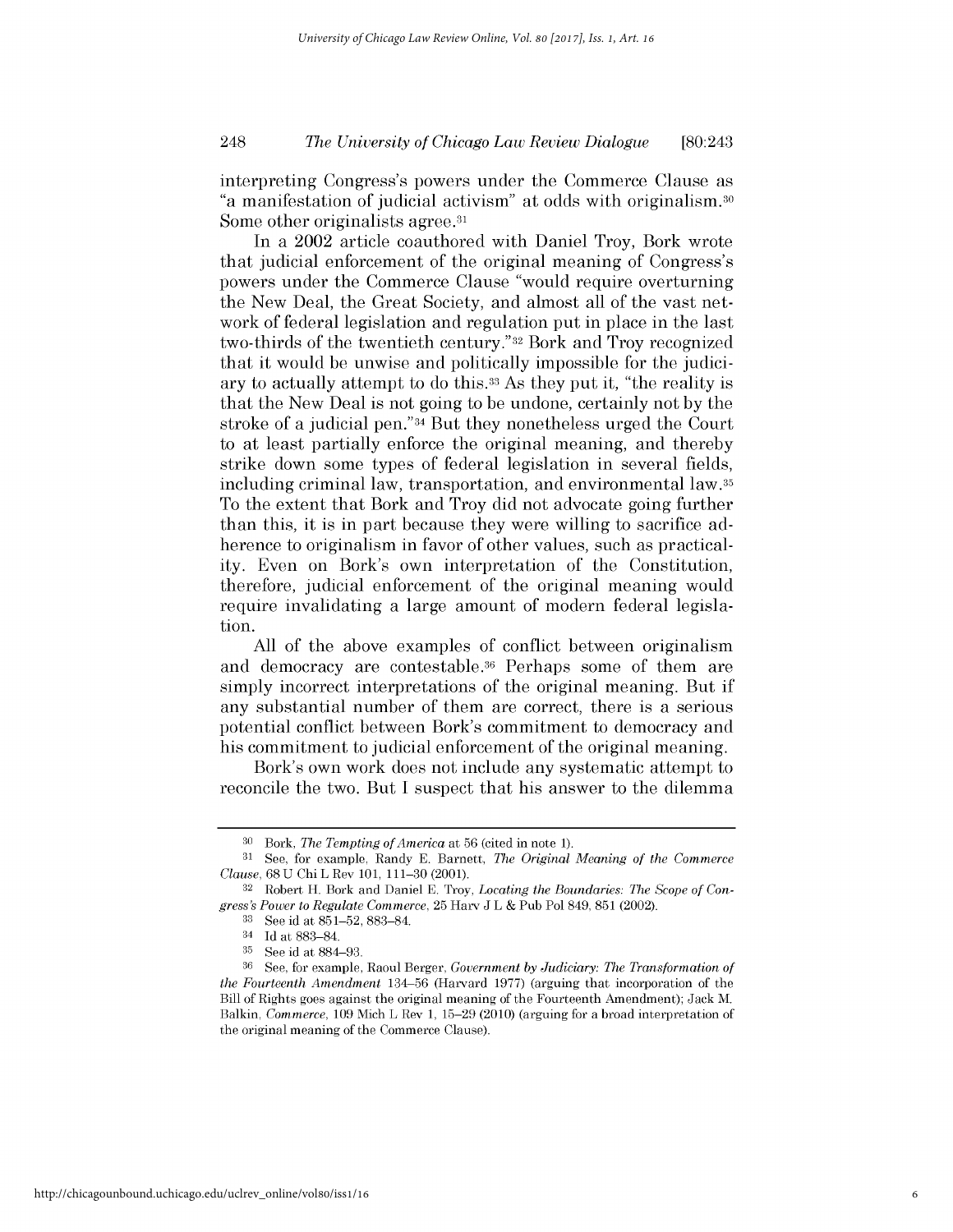might have been to argue that judicial enforcement of the original meaning does not go against democracy because the original meaning is itself the result of democratic decision making. As Bork put it in **1971, by** enacting a constitution, "[s]ociety [itself] consents to be ruled undemocratically within defined areas **by** certain enduring principles believed to be stated in, and placed beyond the reach of majorities **by,** the Constitution."37 In 1984, he asserted that "[i]n a constitutional democracy the moral content of law must be given **by** the morality of the framer or the legislator," and the "sole task" of judges is to "translate the framer's or the legislator's morality into a rule to govern unforeseen circumstances."38 Although Bork **did** not explicitly draw the connection, it is potentially possible to square judicial enforcement of the Framers' view of the Constitution with deference to democracy **by** claiming that the Framers' view was itself enacted **by** a democratic process.

Unfortunately, this solution to the Borkean dilemma is vulnerable to well-known objections. Perhaps the most significant is that the original meaning of the most important parts of the Constitution-the original Constitution of **1787,** the Bill of Rights of **1791,** and the Reconstruction Amendments of the 1860s-was not adopted **by** a process that would be considered democratic under any modern definition of the term. The political processes of **1787, 1791,** and the 1860s excluded virtually all women, and also the vast majority of African Americanscumulatively well over half of the adult population.39 Critics of originalism, such as Supreme Court Justice Thurgood Marshall, have emphasized this history of exclusion as an important strike against originalism.40

But even **if** the **original meaning** were the product of a deliberative process that was fully democratic and representative in its own time, it is not clear why democratic principles justify enforcing it against the will of today's political majorities, centuries later. To be sure, this problem arises any time a democratically enacted law purports to bind people at a time later than its original adoption. **A** law enacted yesterday may no longer enjoy

**<sup>37</sup>**Bork, 47 Ind L **J** at **3** (cited in note 14).

**<sup>38</sup>**Bork, *Tradition and Morality at* 403 (cited in note **5).**

**<sup>39</sup>**For a rare and skillful attempt to grapple with this problem from an originalist point of view, see John **0.** McGinnis and Michael B. Rappaport, *Originalism and the Good Constitution* **100-15** (Harvard **2013).**

<sup>40</sup> **See** Thurgood Marshall, *Reflections on the Bicentennial of the United States Constitution, 101* Harv L Rev **1,** 2 **(1987).**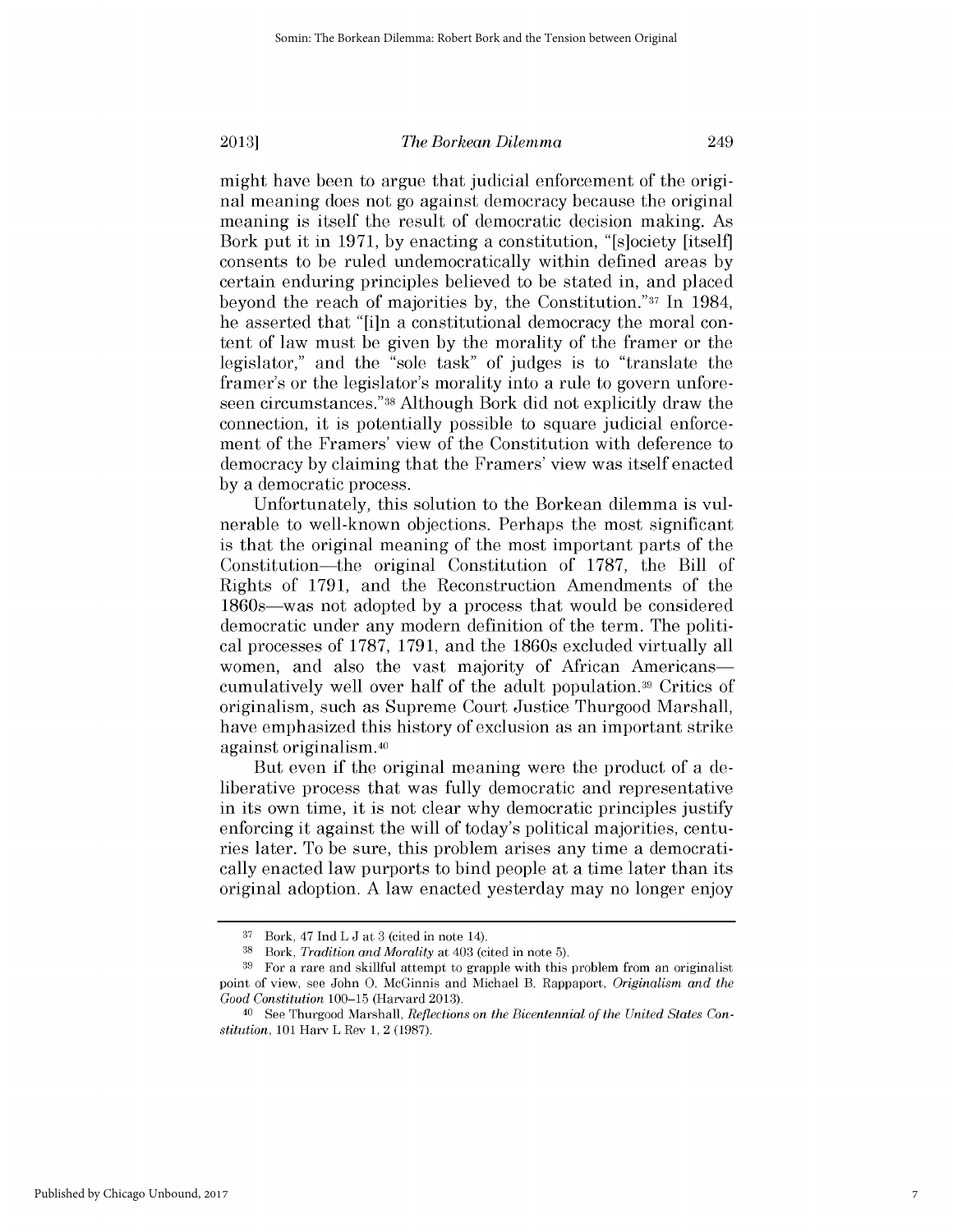# *The University of Chicago Law Review Dialogue* **250** [80:243

majority support today.41 But the dilemma is far more severe in the case of the original meaning of the **US** Constitution, which **is** one of the oldest and most difficult-to-amend constitutions in the world. Because it is both old and difficult to change, the original meaning of our Constitution is more likely to fall out of alignment with the will of present-day majorities than is either ordinary statutory law or a more recently enacted or easier to change constitution.

Thomas Jefferson famously claimed that, because "the earth belongs **...** to the living," constitutions should be scrapped every nineteen years, to ensure that no generation's autonomy is constricted **by** the decisions of long-dead ancestors. 42 We need not go nearly so far to wonder whether an extremely difficult-to-amend constitution enacted-however democratically-centuries ago, can be considered meaningfully democratic today.

In sum, therefore, Bork's commitment to democracy and his commitment to judicial enforcement of originalism are not easily reconciled. **A** judiciary that consistently enforces the original meaning is likely to severely constrain the power of modern political majorities. And that constraint is not easy to justify on the grounds that the original meaning is itself the product of democratic processes.

#### III. **CAN** THE BORKEAN DILEMMA BE RESOLVED?

The conflict between democracy and originalism is deep and serious. It *is* a problem not just for Bork's theory, but for any theory of originalism that seeks to combine judicial enforcement of a centuries-old original meaning with a strong commitment to democracy in the here and now. There are, however, several potential ways of eliminating, or at least diminishing, the tension between the two values. Here, **I** consider three particularly significant ones. Each of these approaches has some potential. But, ultimately, none can fully resolve the conflict between originalism and democracy.

The most obvious way to reconcile democracy and originalist judicial review is to argue that enforcement of the original meaning actually promotes democracy rather than detracts from it—not because the original meaning was democratically enacted,

**<sup>41</sup>**For a discussion of this issue, see generally Jed Rubenfeld, *Freedom and Time: A Theory of Constitutional Self-Government* (Yale 2001).

**<sup>42</sup>**Letter from Thomas Jefferson to James Madison (Feb **6, 1789),** in Merrill **D.** Peterson, ed, *The Portable Thomas Jefferson 444,* 445 (Viking **1975).**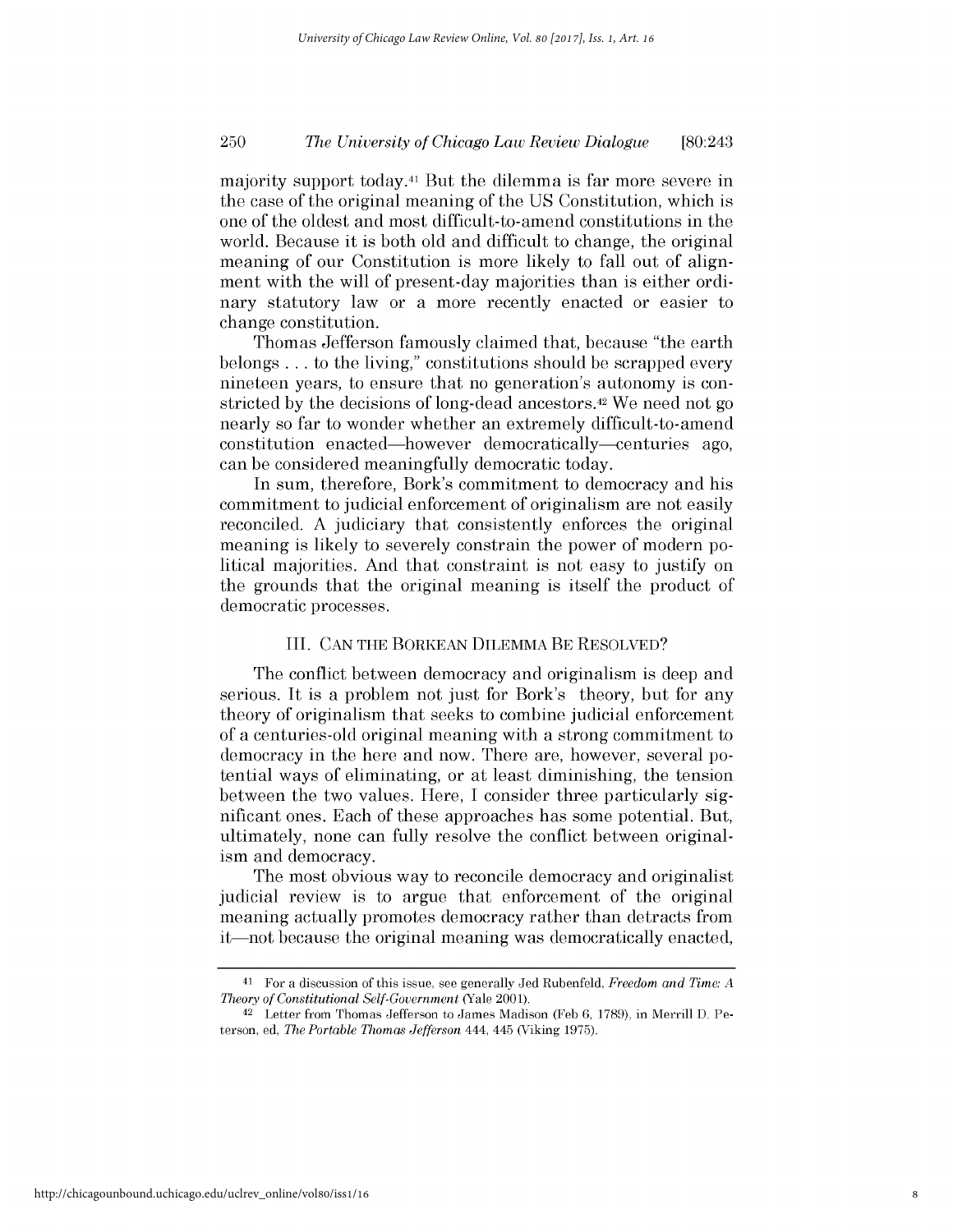but because adherence to it has "representation-reinforcing" effects.43 Representation-reinforcing judicial review-an idea developed **by** the late John Hart Ely-occurs in situations where judicial invalidation of statutes or executive actions actually promotes democratic political participation rather than inhibits it. Obvious examples include judicial protection of freedom of speech, the right to vote, and the right to form political parties.

While **Ely** himself was a nonoriginalist, his idea can be adapted to justify enforcement of the original meaning of various parts of the Constitution. In principle, it can be used to justify judicial enforcement of aspects of the Constitution that initially seem remote from political participation. **Ely** used it to justify protection of racial, religious, and ethnic minorities against various types of discrimination, even in cases where it **did** not **di**rectly deprive them of the ability to participate in the political process. 44 I myself have argued that judicial enforcement of federalism-based constraints on congressional power is representation reinforcing because it increases citizens' opportunities to "vote with their feet" between jurisdictions with divergent policies, and "foot voting" is often a more effective way of achieving political accountability than conventional ballot box voting.45 Judicial review of federalism might also be representation reinforcing because it facilitates the representation of a more diverse set of popular preferences than a one-size-fits-all federal government approach to the policy issue at hand.46

One could potentially develop representation-reinforcement rationales for enforcing the original meaning of other parts of the Constitution as well. Many such theories are, of course, like**ly** to evoke disagreement, and may be subject to serious objections. But even **if** we push such ideas as far as they can reasona**bly** go, it seems unlikely that representation-reinforcement can be stretched far enough to cover all, or even most, elements of the original meaning. It is particularly hard to apply it to the protection of substantive individual rights far removed from

**<sup>43</sup>**This term comes from John Hart **Ely,** *Democracy and Distrust: A Theory of Judicial Review* 101-02 (Harvard **1980).**

<sup>44</sup>**See** id at **135-79.**

<sup>45</sup> See Somin, *Democracy and Political Ignorance* at **165-69** (cited in note 2); Ilya Somin, *Political Ignorance and the Countermajoritarian Difficulty: A New Perspective on the Central Obsession of Constitutional Theory,* **89** Iowa L Rev **1287,** 1344-50 (2004).

**<sup>46</sup>See,** for example, Michael W. McConnell, Book Review, *Federalism: Evaluating the Founders'Design,* 54 **U** Chi L Rev 1484, **1493-95 (1987)** (summarizing this benefit of political decentralization).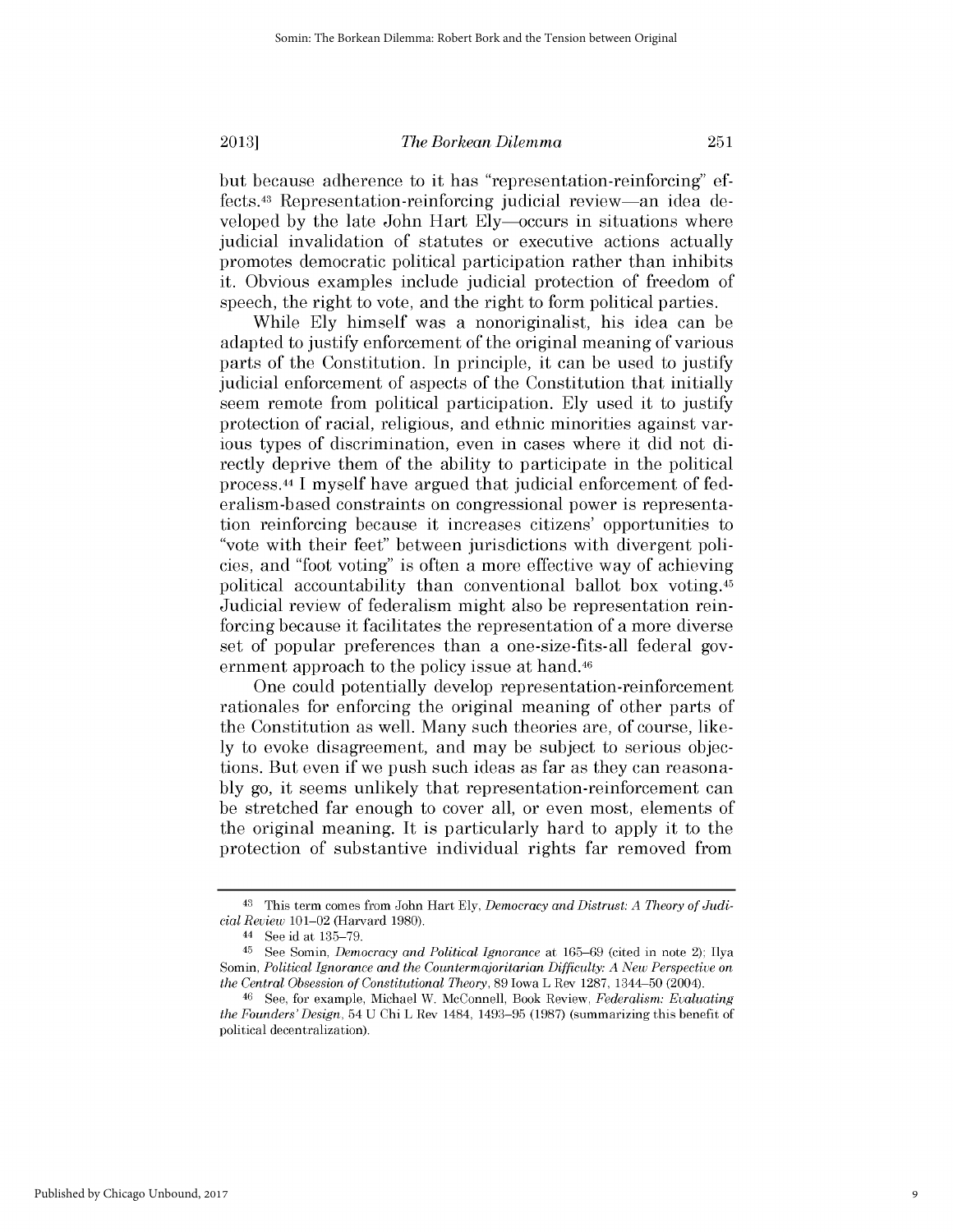# *The University of Chicago Law Review Dialogue* **252** [80:243

political representation, such as rights to privacy, rights to nonpolitical speech or practice of religion, the Eighth Amendment's prohibition on "cruel and unusual punishments," and others.<sup>47</sup>

Another possible approach is to adopt Professor John **0.** McGinnis and Professor Michael B. Rappaport's argument that the original meaning should generally be enforced because it **is** the product of supermajoritarian decision-making processes, which are likely to yield rules superior to those produced **by** either judges applying living-constitution theories or legislatures adopting laws through the ordinary political process.48 **A** complete examination of their fascinating theory is beyond the scope of this Essay.

For now, however, it is important to emphasize that McGinnis and Rappaport support these supermajoritarian outcomes not because they are necessarily democratic in nature, but because they are likely to yield welfare-maximizing rules that provide greater utilitarian benefits for the bulk of the population than other approaches to constitutional interpretation would.49 Moreover, as McGinnis and Rappaport recognize, the supermajoritarian decision-making processes that produced most of the Constitution were not necessarily democratic **by** modern standards, since much of the adult population was excluded from participation.50 Even **if** they were democratic in their own time, **us**ing the rules generated **by** long-dead people in the distant past would still end up curbing the democratic discretion of present majorities. Thus, the McGinnis-Rappaport theory is ultimately a new justification for using the original meaning to *constrain* the democratic process, not a way of dissolving the tension between democracy and originalism.

**A** third possible way to reconcile **originalism** and democracy would be for judges to defer heavily to the elected branches' interpretation of the Constitution and invalidate laws only **if** the conflict between them and the Constitution's original meaning **is** unusually glaring and impossible to reconcile. Something like *this* is implied **by** the "presumption of constitutionality" that the

<sup>47</sup>**Ely** did, however, try to extend his theory to cover some of these rights. See, for example, **Ely,** *Democracy and Distrust* at **173-76** (cited in note 43) (advancing a representation-reinforcement rationale for judicial enforcement of the Eighth Amendment).

<sup>48</sup>**See** McGinnis and Rappaport, *Originalism and the Good Constitution* at **19-99** (cited in note **39).**

<sup>49</sup>**See** id at 23-24.

**<sup>50</sup> See** id at **100-15.**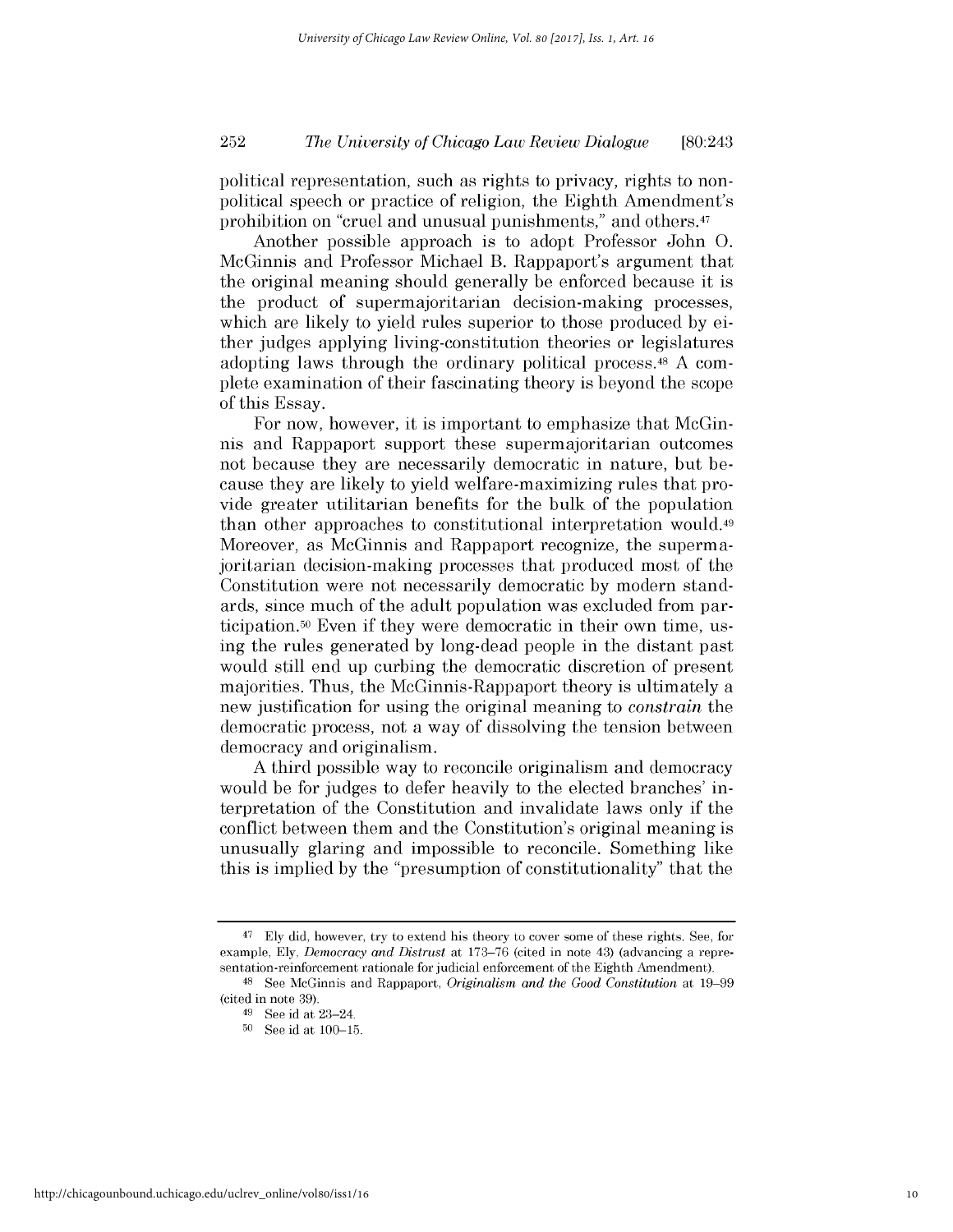Supreme Court sometimes applies to federal statutes.51 But the presumption would have to be much stronger than it is in current jurisprudence **if** courts are to avoid invalidating numerous laws as violations of the original meaning. For example, an influential **1893** article **by** James Bradley Thayer claimed that judges should only invalidate a law **if** its unconstitutionality **is** "not open to rational question."52

Such "Thayerian" deference would end up greatly undermining judicial enforcement of the original meaning. Particularly in an era when Congress often fails to take constitutional issues seriously,53 a super-strong presumption of constitutionality would effectively license the legislative branch to ignore the original meaning whenever it becomes politically convenient to do so.

Even when Congress does give serious consideration to possible constitutional objections to proposed legislation, it may not address the issue from an originalist perspective. Like judges, members of Congress who focus on constitutional issues are not necessarily originalists. Even when they consider constitutional issues in good faith, they could easily give nonoriginalist theories greater weight than the original meaning. For these reasons, a super-strong presumption of constitutionality is more a way of subordinating originalism to democracy than a way of reconciling the two.

Ultimately, we cannot completely dissolve the Borkean **di**lemma, or even come close to doing so. Democracy and originalism are not fully compatible. There will be many cases where we must prioritize one of these commitments over the other.

**<sup>51</sup> See,** for example, *United States u Morrison,* **529 US 598, 607** (2000) (noting that a "presumption of constitutionality" applies in cases involving judicial review of federal statutes).

**<sup>52</sup>** James B. Thayer, *The Origin and Scope of the American Doctrine of Constitutional Law,* **7** Harv L Rev **129,** 144 **(1893).** For a recent history and evaluation of Thayerian deference, see Richard **A** Posner, *The Rise and Fall of Judicial Self-Restraint, 100* Cal L Rev **519, 522-37** (2012).

**<sup>53</sup>** For good discussions of the reasons why Congress often gives short shrift to constitutional questions, see generally Neal Devins, *Why Congress Did Not Think about the Constitution When Enacting the Affordable Care Act,* **106** Nw **U** L Rev Colloquy **261** (2012); Neal Devins, *Party Polarization and Congressional Committee Consideration of Constitutional Questions,* **105** Nw **U** L Rev **737 (2011).**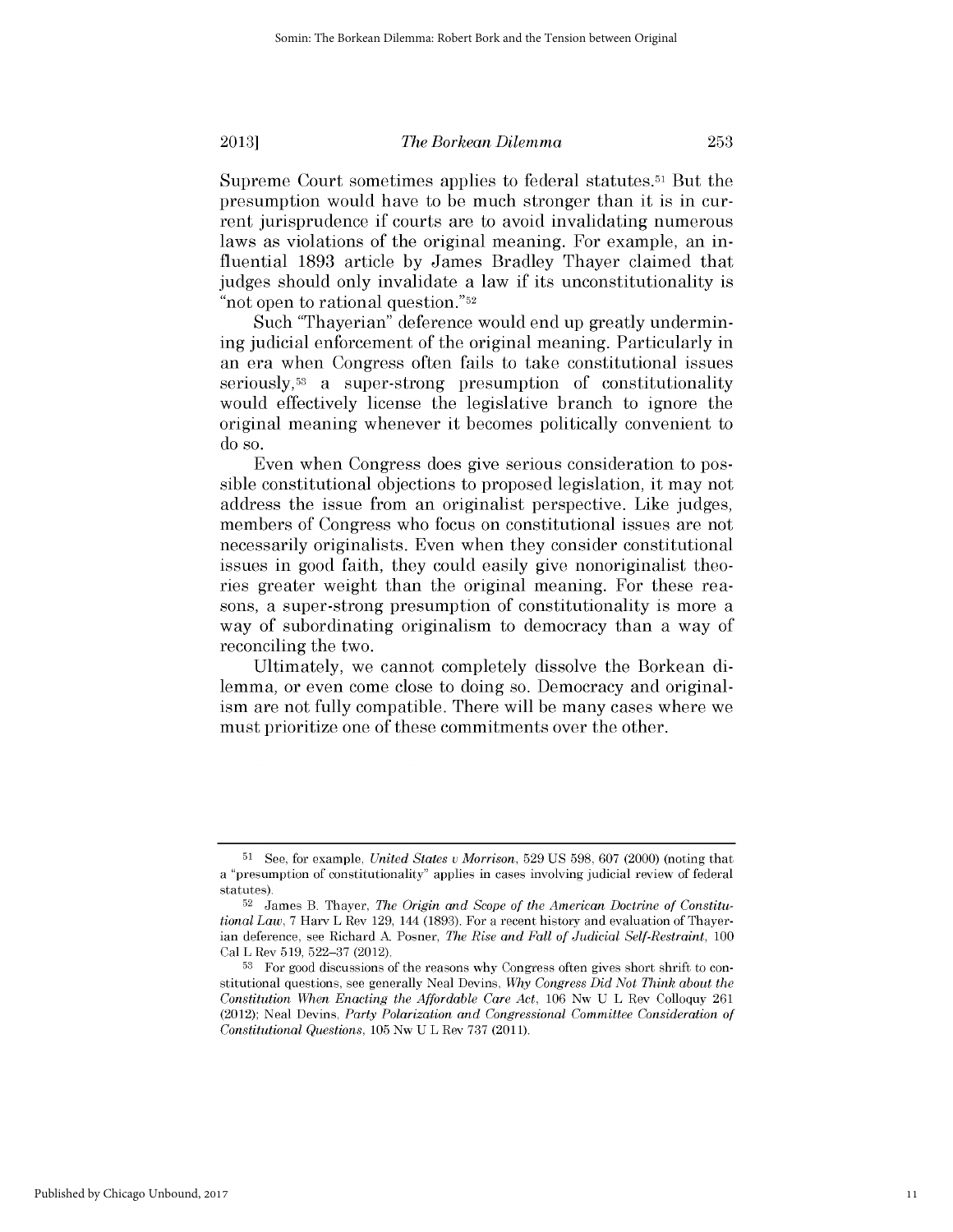# *The University of Chicago Law Review Dialogue* 254 [80:243

#### **CONCLUSION**

Judge Bork's failure to squarely address the conflict between democracy and originalism is perhaps an understandable oversight. When he was at the height of his career as a constitutional theorist in the 1970s and 1980s, many of the most prominent constitutional conflicts of the era involved efforts **by** liberals to overturn conservative laws on the basis of constitutional arguments that usually relied on nonoriginalist theories of interpretation. Warren and Burger Court decisions protecting privacy rights,<sup>54</sup> abortion,<sup>55</sup> and the rights of criminal defendants<sup>56</sup> were paradigmatic examples of this trend, though many of these decisions have since attracted originalist defenders.57 In that context, it was, perhaps, easy for conservative originalists to downplay or overlook potential conflicts between their theories and deference to the democratic process.

But, as far back as the 1970s and early 1980s, conservative and libertarian jurists and legal scholars were already arguing for stronger judicial protection of economic liberties and property rights on originalist grounds.<sup>58</sup> In two important opinions written in the 1970s, conservative Justice William Rehnquist argued that the text and original meaning of the Constitution justified stronger judicial intervention to protect federalism and property rights.59

**57 See,** for example, Amar, *The Bill of Rights* at **231-83** (cited in note **18)** (providing an originalist rationale for the Warren Court's application of most of the Bill of Rights to the states); Balkin, 24 Const Commen at **311-28** (cited in note **26)** (defending *Roe* v *Wade* on originalist grounds).

**<sup>58</sup>**For an important pathbreaking work along these lines, see Siegan, *Economic Liberties and the Constitution* at **318-31** (cited in note 24).

<sup>54</sup>**See** for example, *Griswold v Connecticut,* **381 US** 479 **(1965).**

**<sup>55</sup>See** *Roe v Wade,* 410 **US 113 (1973).**

**<sup>56</sup>** See for example, *Miranda v Arizona,* 384 **US** 436 **(1966)** (expanding criminal defendants' rights against police interrogations); *Gideon v Wainwright,* **372 US 335 (1963)** (requiring states to provide counsel for indigent criminal defendants); *Escobedo U Illinois,* **378 US 478** (1964) (holding that criminal suspects have a right to counsel during police interrogations); *Brady v Maryland,* **373 US 83 (1963)** (holding that withholding of "material" evidence from a criminal defendant violates his due process rights).

**<sup>59</sup>**See, for example, *National League of Cities u Usery,* 426 **US 833,** 844-45 **(1976)** (relying, in part, on originalist reasoning to enforce Tenth Amendment federalism limitations on congressional power), overruled **by** *Garcia v San Antonio Metropolitan Transit Authority,* 469 **US 528 (1985);** *Penn Central Transportation Co v New York City,* 438 **US** 104, 141-42 **(1978)** (Rehnquist dissenting) (arguing that the Court's failure to provide stronger protection for property owners against regulatory takings violated the text of the Fifth Amendment in "a very literal sense"). For a discussion of early conservative and libertarian efforts to strengthen judicial protection for property rights, see generally